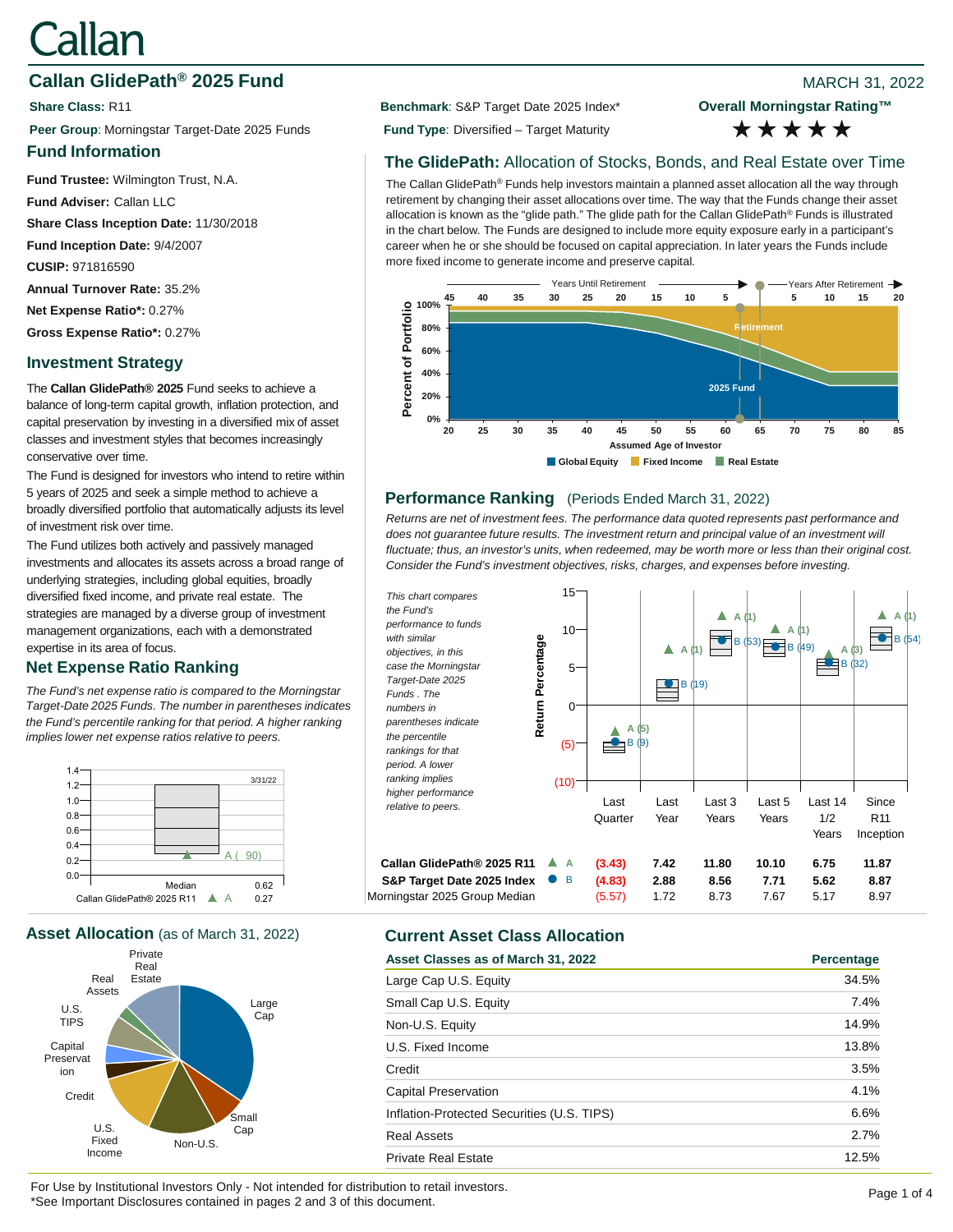#### **General Disclosures**

The Callan GlidePath® 2025 Fund (the "Fund") is part of a collective trust maintained by Wilmington Trust, N.A. (the "Trustee") that invests in underlying mutual fund and collective trust investments (the "Underlying Funds").

The performance data shown represents past performance and should not be considered indicative of future results. Principal value and investment return will fluctuate. An investor's units when redeemed may be worth more or less than the original investment. Fund portfolio statistics change over time. The Fund should not be invested in based solely on age or retirement date, and the stated asset allocation may be subject to change. Investments in the Fund are not insured or guaranteed by any bank, the FDIC, or any other governmental entity.

Participation in the Fund is governed by a Declaration of Trust and terms of the participation materials which must be reviewed and signed by the plan sponsor in order to invest in the Fund.

Neither the Securities and Exchange Commission nor any other regulatory body has approved or disapproved the Fund or passed upon the accuracy or adequacy of this disclosure statement.

Asset allocation exhibits may not add to 100% due to exclusion of cash or rounding.

#### **Fund Legal Structure**

The Fund is part of the Callan Open Architecture Trust, Trusteed by Wilmington Trust N.A. operated by the Trustee. The Trust is advised on a non-discretionary basis by Callan LLC ("Callan"), a registered investment advisor. The Trustee maintains ultimate fiduciary authority over the management of, and investments made in, the Fund. The Fund is not a mutual fund and is not registered as an investment company under the Investment Company Act of 1940, as amended.

#### **Investment Risk**

The Fund may invest in any or all of the following investments, each of which poses its own unique set of risks.

- **Foreign Securities Funds/Emerging Markets Funds:** Funds that invest in foreign securities involve special additional risks. These risks include, but are not limited to, currency risk, political risk, and risk associated with varying accounting standards. Investing in emerging markets may accentuate these risks.
- **Small Cap Funds:** Funds that invest in stocks of small companies involve additional risks. The securities of these companies may be more volatile and less liquid than the securities of larger companies. Smaller companies typically have a higher risk of failure, and are not as well established as larger blue-chip companies. Historically, smaller-company stocks have experienced a greater degree of market volatility than the overall market average.
- **Fixed Income Funds:** Funds that invest in lower-rated debt securities (commonly referred to as junk bonds) involve additional risks because of the lower credit quality of the securities in the portfolio. This may cause possible higher level of volatility and increased risk of default.
- **Funds containing Direct Property Investments or Real Estate Investment Trusts (REITs):** Funds that invest directly in real properties or indirectly through REITs involve special additional risks. These risks include: risks associated with a lack of liquidity during times of stress in the real estate markets; risks associated with valuation standards; risks associated with the financing of the underlying properties; and general risks affecting the real estate market. Historically REITs have experienced a greater degree of market volatility than the overall stock market average.

#### **Investment Fees**

The participant will incur management fees, trustee fees, and other operating expenses related to the Fund. Other operating expenses may include, but are not limited to, audit expenses, custody service fees, tax form preparation expenses, legal and other fees.

The participants in the Fund will also incur expenses from the Underlying Funds, which includes management fees, audit fees, trustee fees, and other expenses (the "Acquired Fund Fees and Expenses") in relation to the management of the Underlying Funds. Some of the Acquired Fund Fees and Expenses are expensed directly to the Underlying Funds and are not charged directly to the Fund. They are not direct costs paid by the Fund and are not used to calculate the Fund's net asset value. They have no impact on the costs associated with Fund operations. However, some of the Acquired Fund Fees and Expenses are accrued for in the Fund and therefore directly impact the Fund's net asset value.

The Fund's net expense ratio is 0.27% of net assets. This is an estimated rate. Below is a breakdown of the fees on the Fund. Fee components may not sum to Gross Expense Ratio or Net Expense Ratio due to rounding.

| Callan GlidePath <sup>®</sup> 2025 Fund                          |            |
|------------------------------------------------------------------|------------|
| Management Fee:                                                  | $0.00\%$   |
| Trustee Fee:                                                     | 0.03%      |
| Service Fee:                                                     | $0.00\%$   |
| Other Expenses:                                                  | 0.00%      |
| Acquired Fund Fees and Expenses (Underlying Funds):              | 0.24%      |
| Total Annual Fund Expense Ratio (Gross Expense Ratio):           | 0.27%      |
| Fee Waiver and Expense Reimbursement:                            | $(0.00\%)$ |
| <b>Total Annual Fund Operating Expenses (Net Expense Ratio):</b> | 0.27%      |

"Other Expenses" are based on estimated amounts for the current fiscal year. Callan has agreed to cap Other Expenses at 0.01% of net assets. Without the expense cap, total expenses would be higher. Callan can cease this arrangement at any time.

The example in the following table is intended to explain the ongoing costs of investing in the Fund and to compare these costs with the ongoing costs of investing in other collective funds. The first column provides information about actual account values and actual expenses. The second column provides information about hypothetical account values and hypothetical expenses based on the Fund's actual expense ratio and an assumed rate of return of 5.00% per year before expenses, which is not the Fund's actual return. The hypothetical account values and expenses may not be used to estimate the actual account balance or expenses paid for the period. This example is based on an investment of \$1,000 invested over a full one-year time period.

| Callan GlidePath <sup>®</sup> 2025 Fund                                     | <b>Actual</b><br>Value | <b>Hypothetical</b><br>Value <sup>1</sup> |
|-----------------------------------------------------------------------------|------------------------|-------------------------------------------|
| Beginning Account Value -<br>March 31, 2021                                 | \$1,000.00             | \$1,000.00                                |
| Ending Account Value -<br>March 31, 2022 (gross of all fees)                | \$1,076.92             | \$1,050.00                                |
| Expenses paid during the year                                               | \$0.32                 | \$0.32                                    |
| Expenses paid during the year (includes<br>Acquired Fund Fees and Expenses) | \$2.96                 | \$2.88                                    |
| <sup>1</sup> Assuming a 5% return                                           |                        |                                           |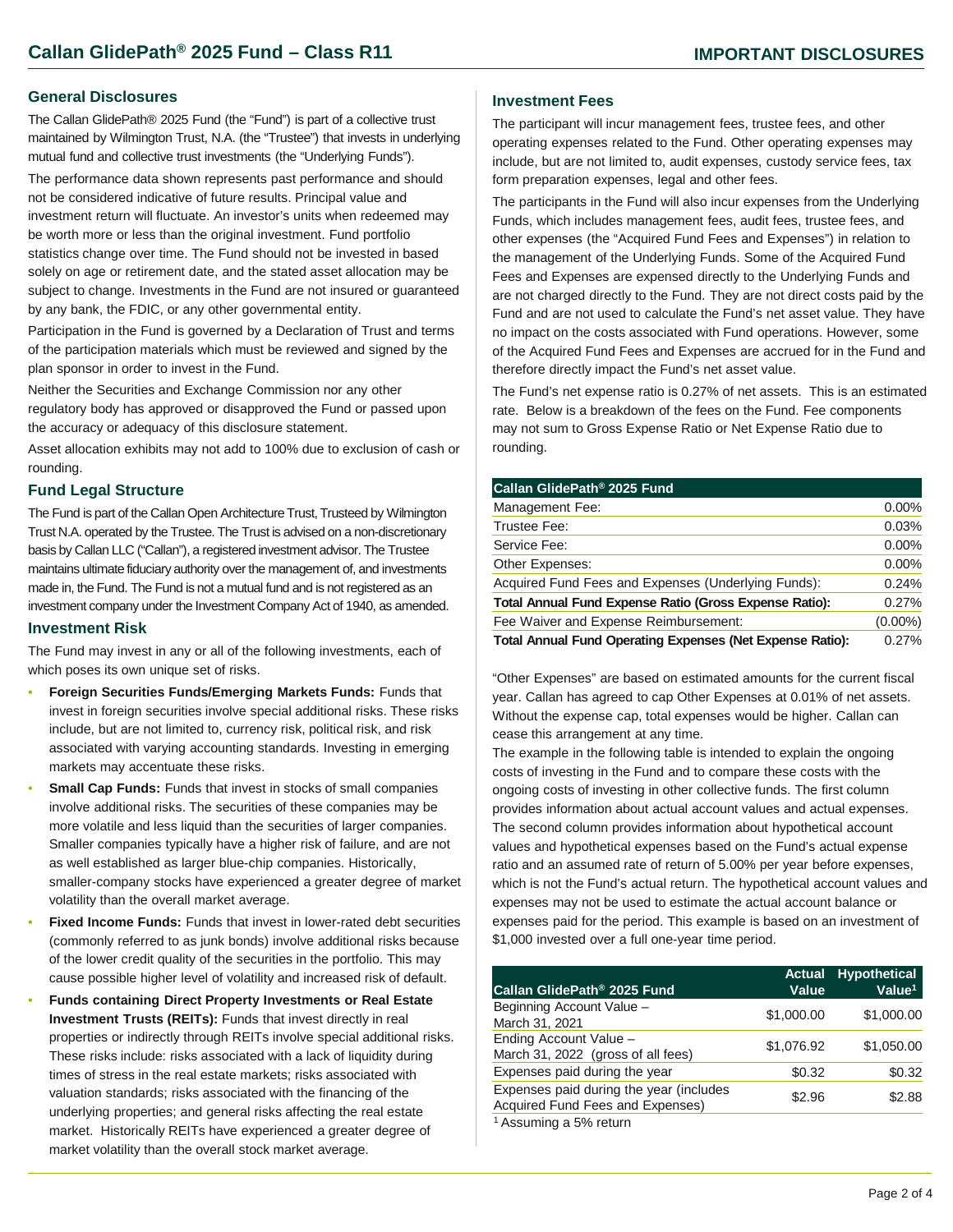#### **Underlying Funds**

The Fund is a unitized "fund-of-funds" which means that it is made up of a broad array of Underlying Funds that act as building blocks for the overall portfolio.

The tables below detail the funds employed within each of the asset classes that make up the overall asset allocation for the Fund.

#### **Large Cap U.S. Equity**

| <b>Underlying Fund</b>       | <b>Ticker</b> | <b>Strategy</b>    |
|------------------------------|---------------|--------------------|
| BlackRock Russell 1000       | <b>NA</b>     | Russell 1000 Index |
| <b>Small Cap U.S. Equity</b> |               |                    |

| <b>Ticker</b> | <b>Strategy</b> |
|---------------|-----------------|
| <b>BDSKX</b>  | Small Cap Core  |
| <b>NA</b>     | Small Cap Core  |
| <b>NA</b>     | Small Cap Core  |
| <b>NA</b>     | S&P 600 Index   |
|               |                 |

### **Non-U.S. Equity**

| <b>Underlying Fund</b>                | <b>Ticker</b> | <b>Strategy</b>             |
|---------------------------------------|---------------|-----------------------------|
| American Funds EuroPacific Growth     | <b>RERGX</b>  | <b>International Equity</b> |
| Dodge & Cox International             | <b>DODFX</b>  | <b>International Equity</b> |
| Marathon-London Global Ex US          | <b>NA</b>     | <b>International Equity</b> |
| Sprucegrove All Country World ex U.S. | <b>NA</b>     | <b>International Equity</b> |
| DFA Emerging Markets Core Equity      | <b>DFCEX</b>  | <b>Emerging Markets</b>     |
| American Century EM                   | <b>NA</b>     | <b>Emerging Markets</b>     |
| Lazard EAFE Small Cap                 | <b>NA</b>     | <b>International Small</b>  |
| <b>BlackRock MSCI EAFE</b>            | <b>NA</b>     | <b>MSCI EAFE Index</b>      |

#### **Diversified Real Asset**

| <b>Underlying Fund</b>       | <b>Ticker</b> | <b>Strategy</b>            |
|------------------------------|---------------|----------------------------|
| <b>BBH TIPS</b>              | <b>NA</b>     | U.S. TIPS                  |
| Lazard Global Infrastructure | <b>GLIFX</b>  | Infrastructure             |
| <b>GMO Resources Fund</b>    | <b>GAAHX</b>  | <b>Natural Resources</b>   |
| DFA Global Real Estate       | <b>DFGEX</b>  | Global REITs               |
| <b>Prudential PRREF II</b>   | <b>NA</b>     | <b>Private Real Estate</b> |
| Principal US Property Fund   | <b>NA</b>     | <b>Private Real Estate</b> |

# **U.S. Fixed Income**

| <b>Underlying Fund</b>                  | <b>Ticker</b> | <b>Strategy</b>       |
|-----------------------------------------|---------------|-----------------------|
| <b>BlackRock Total Return</b>           | <b>NA</b>     | Core Plus Bond        |
| <b>FIAM Core Plus Commingled</b>        | <b>NA</b>     | Core Plus Bond        |
| Loomis Core Disciplined Alpha           | <b>NA</b>     | Core Bond             |
| BlackRock U.S. Debt Index               | <b>NA</b>     | Blmberg Aggregate Idx |
| <b>Credit</b><br><b>Underlying Fund</b> | <b>Ticker</b> | <b>Strategy</b>       |
| AllianceBernstein                       | AGDZX         | High Income           |
| MacKay Shields                          | <b>NA</b>     | High Yield Bond       |
| Prudential                              | <b>NA</b>     | <b>High Yield</b>     |
| Vova Senior Loan                        | <b>NA</b>     | Senior Loan           |

| <b>Underlying Fund</b>            | <b>Ticker</b> | <b>Strategy</b>        |
|-----------------------------------|---------------|------------------------|
| <b>Galliard Stable Return</b>     | NA            | Stable Value           |
| BlackRock 1-3 Year Gov/Cred Index | <b>NA</b>     | <b>Short Term Bond</b> |

| Inflation Protected Securities (U.S. TIPS) |               |                 |
|--------------------------------------------|---------------|-----------------|
| <b>Underlying Fund</b>                     | <b>Ticker</b> | <b>Strategy</b> |
| Brown Brothers Harriman Inflation-Idx      | <b>NA</b>     | U.S. TIPS       |
|                                            |               |                 |

#### **Performance**

Total return performance reflects all investment fees, Trustee fees, capital gains, income, dividends, and any applicable expenses incurred in the operation of the Fund. Prior to inception of Class R11 (11/30/2018) performance shown reflects the fund's oldest share class, Class MO.

The primary benchmark shown for the Fund is the S&P Target Date 2025 Index. The index automatically adjusts its asset allocation over time to reflect reductions in potential risk as an investor's target date approaches. The Fund's portfolio may differ significantly from the securities in the index.

The peer group shown for the Fund is the Morningstar Target-Date 2025 Funds. The Morningstar Target-Date 2025 Funds universe contains target-date portfolios that provide diversified exposure to stocks, bonds, and cash for those investors who have a specific date in mind (in this case, the years 2021-2025) for retirement. These portfolios aim to provide investors with an optimal level of return and risk, based solely on the target date. Management adjusts the allocation among asset classes to more-conservative mixes as the target date approaches, following a preset glide path. A target-date portfolio is part of a series of funds offering multiple retirement dates to investors.

The Fund's performance and net expense ratio is ranked against this Morningstar universe for comparison purposes only.

#### **About the Fund's Sub-Advisor**

Founded in 1973, Callan is one of the largest independently-owned investment management and consulting firms in the United States. Headquartered in San Francisco, with offices across the country, Callan provides research, education, decision support, and advice to institutional investors representing approximately \$2 trillion in total assets.